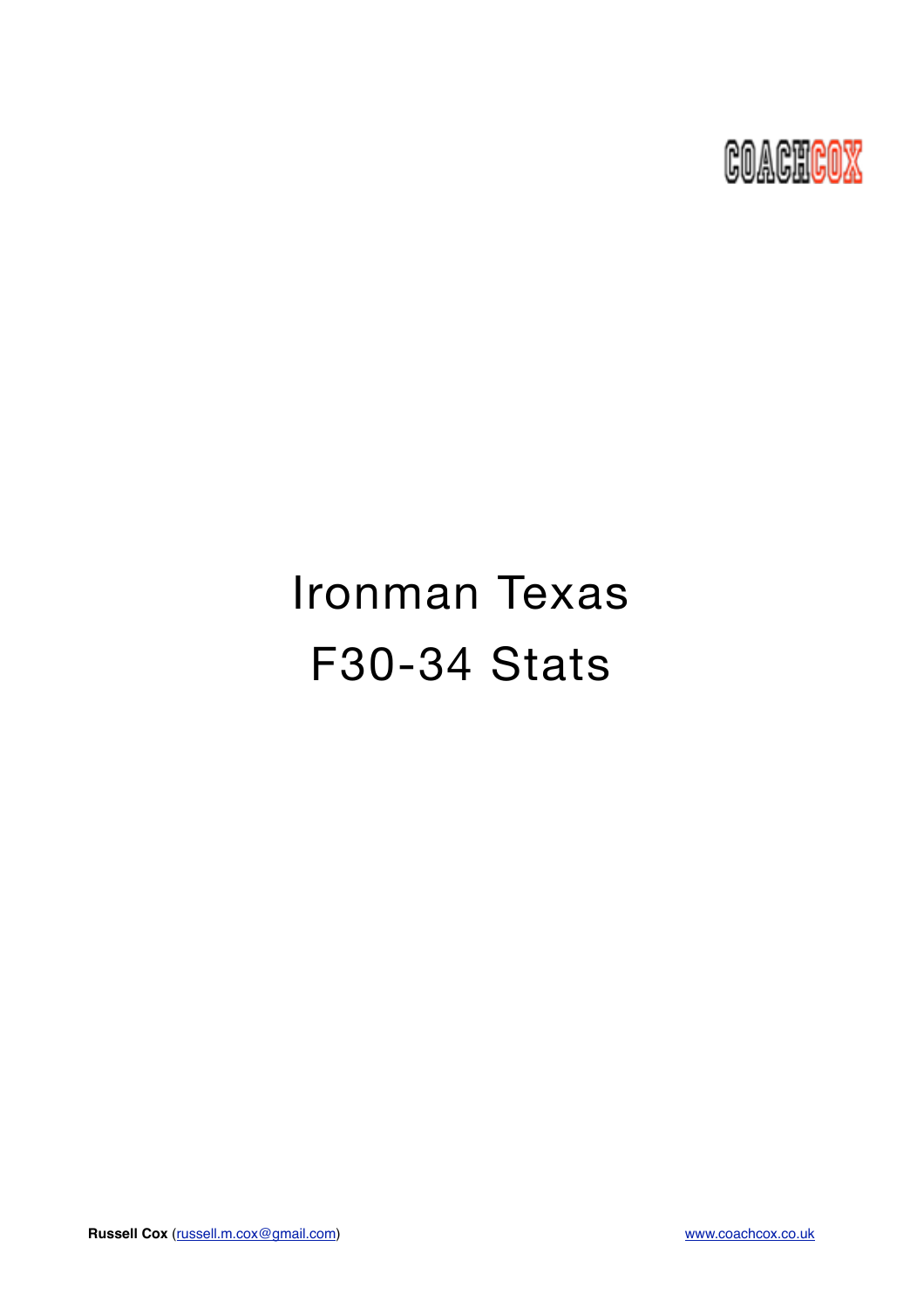## F30-34 Summary Statistics

| Year    | <b>Finishers</b> | F30-34 Finishers | Male Winner's Time | <b>Female Winner's Time</b> | <b>F30-34 Winner's Time</b> |
|---------|------------------|------------------|--------------------|-----------------------------|-----------------------------|
| 2011    | 2004             | 76               | 8:08:20            | 8:57:51                     | 9:53:05                     |
| 2012    | 2022             | 96               | 8:10:44            | 8:54:58                     | 9:47:05                     |
| 2013    | 2055             | 87               | 8:25:06            | 8:49:14                     | 10:47:21                    |
| Average | 2027             | 86               | 8:14:43            | 8:54:01                     | 10:09:10                    |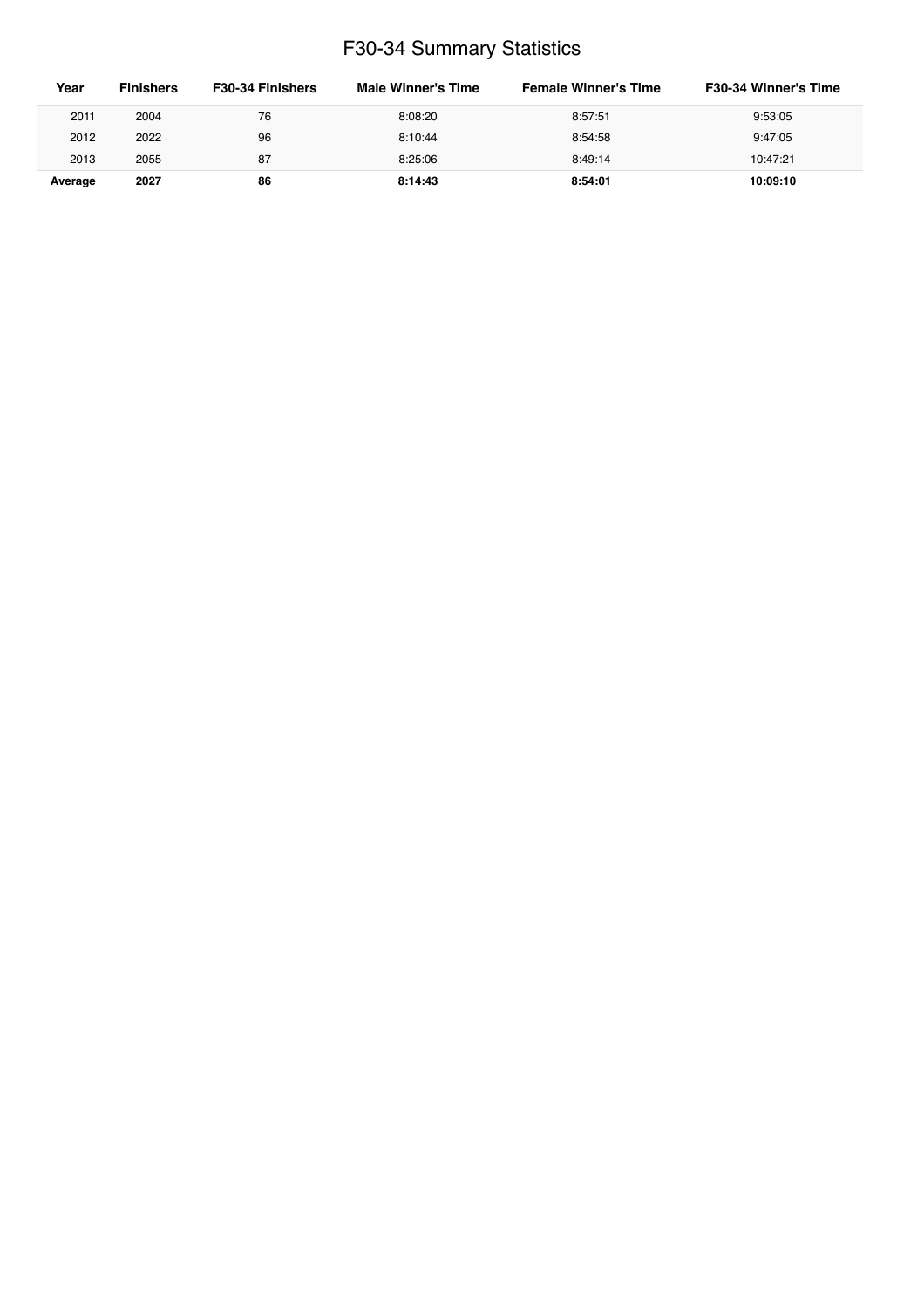

**Split Time**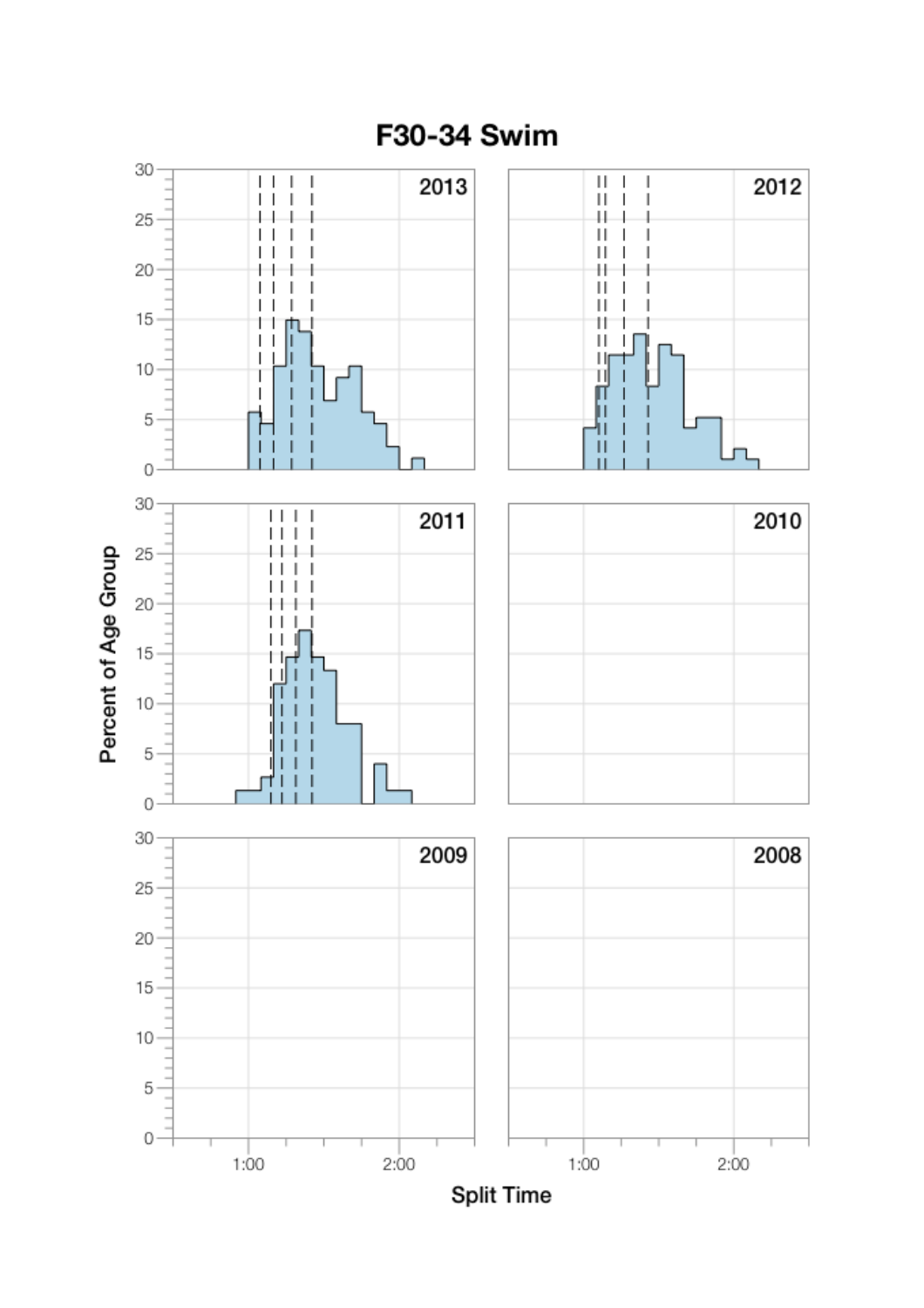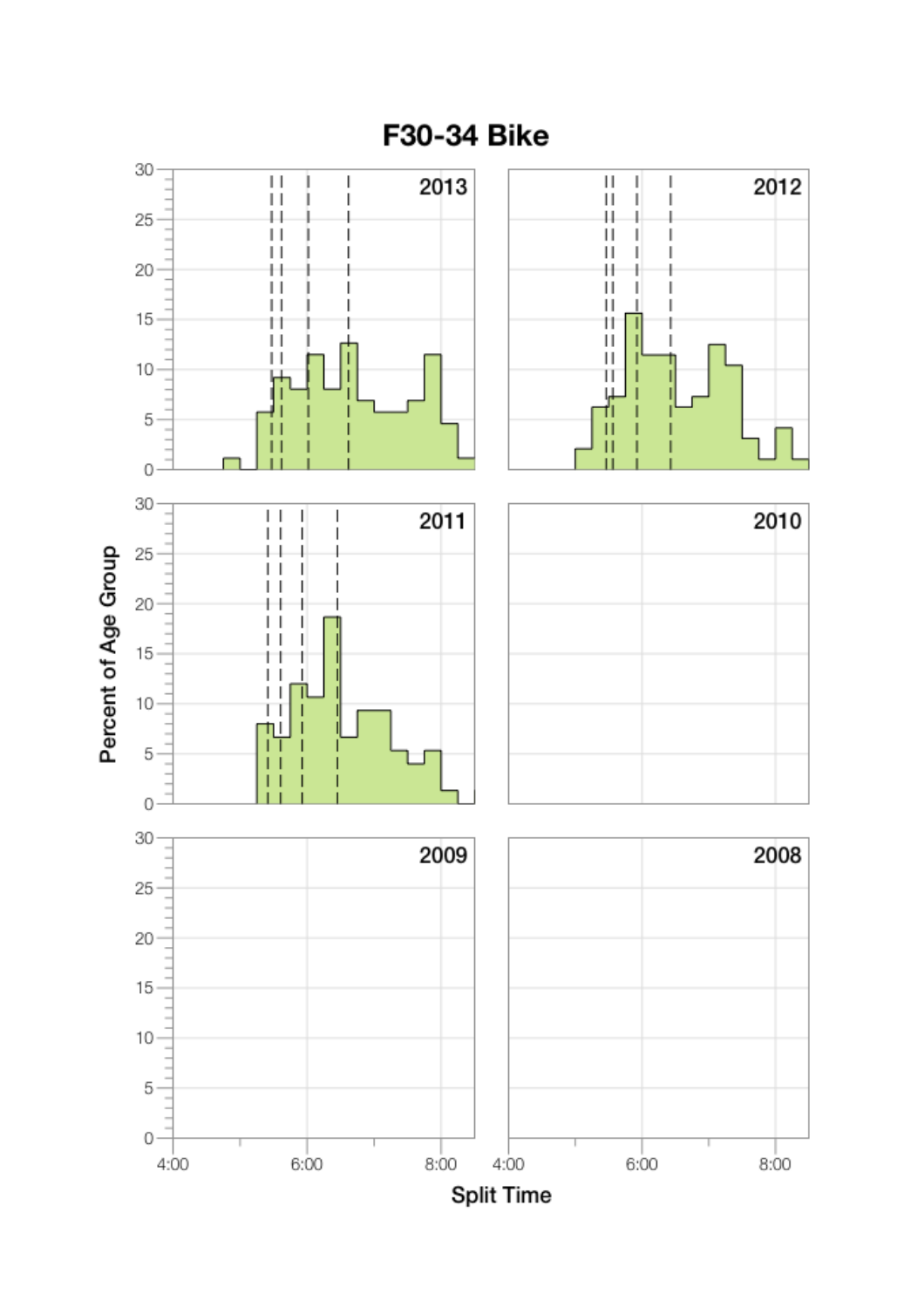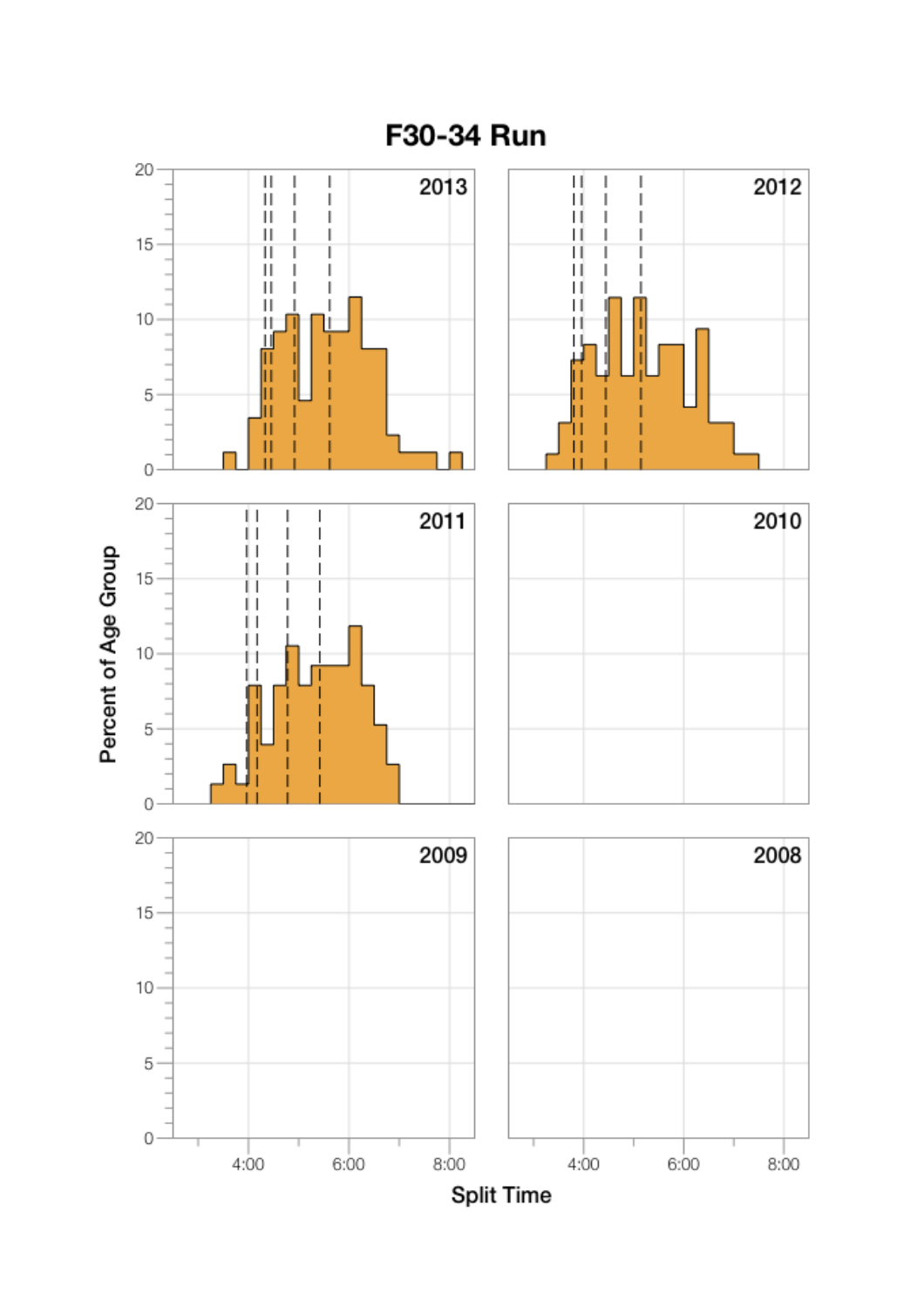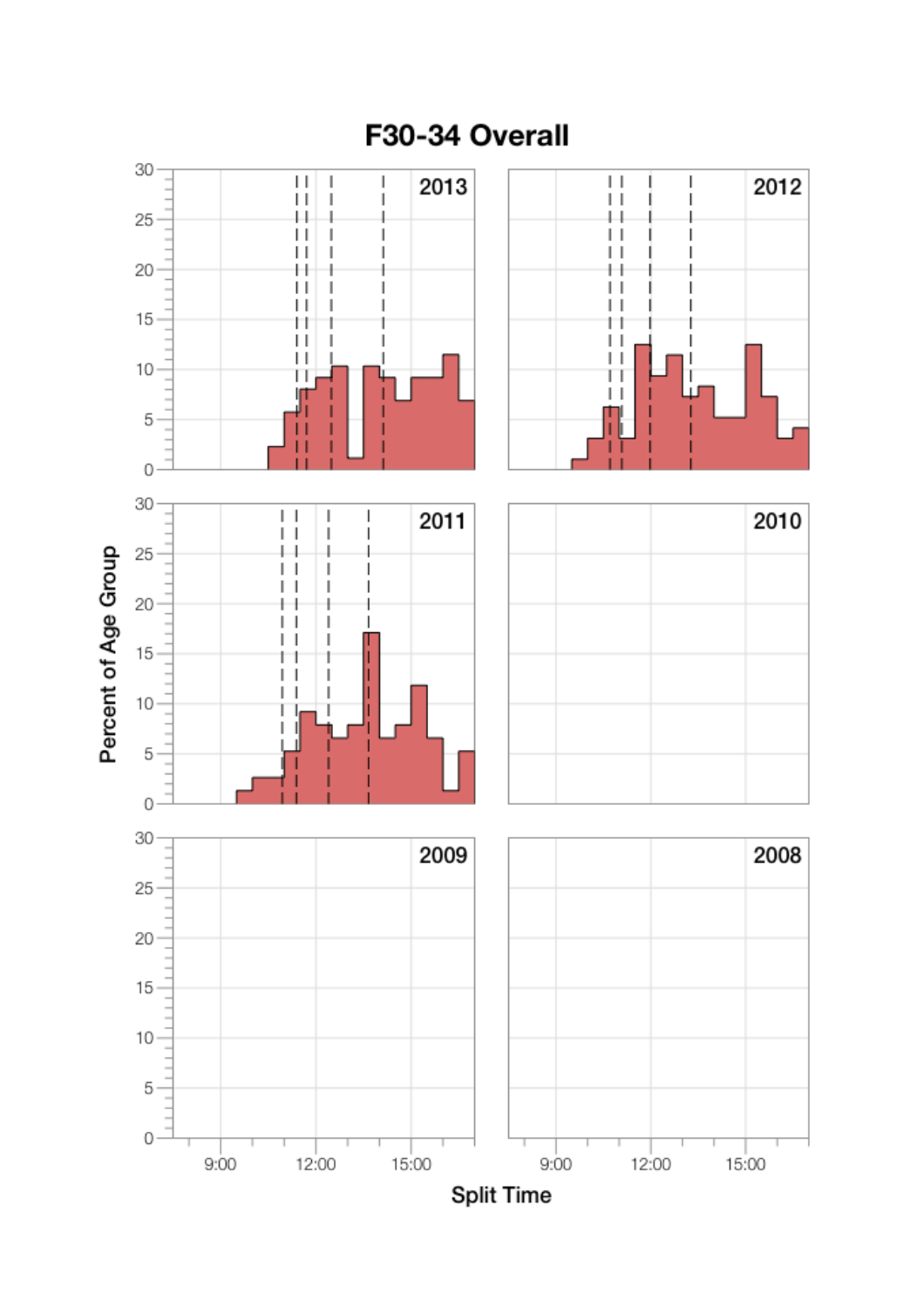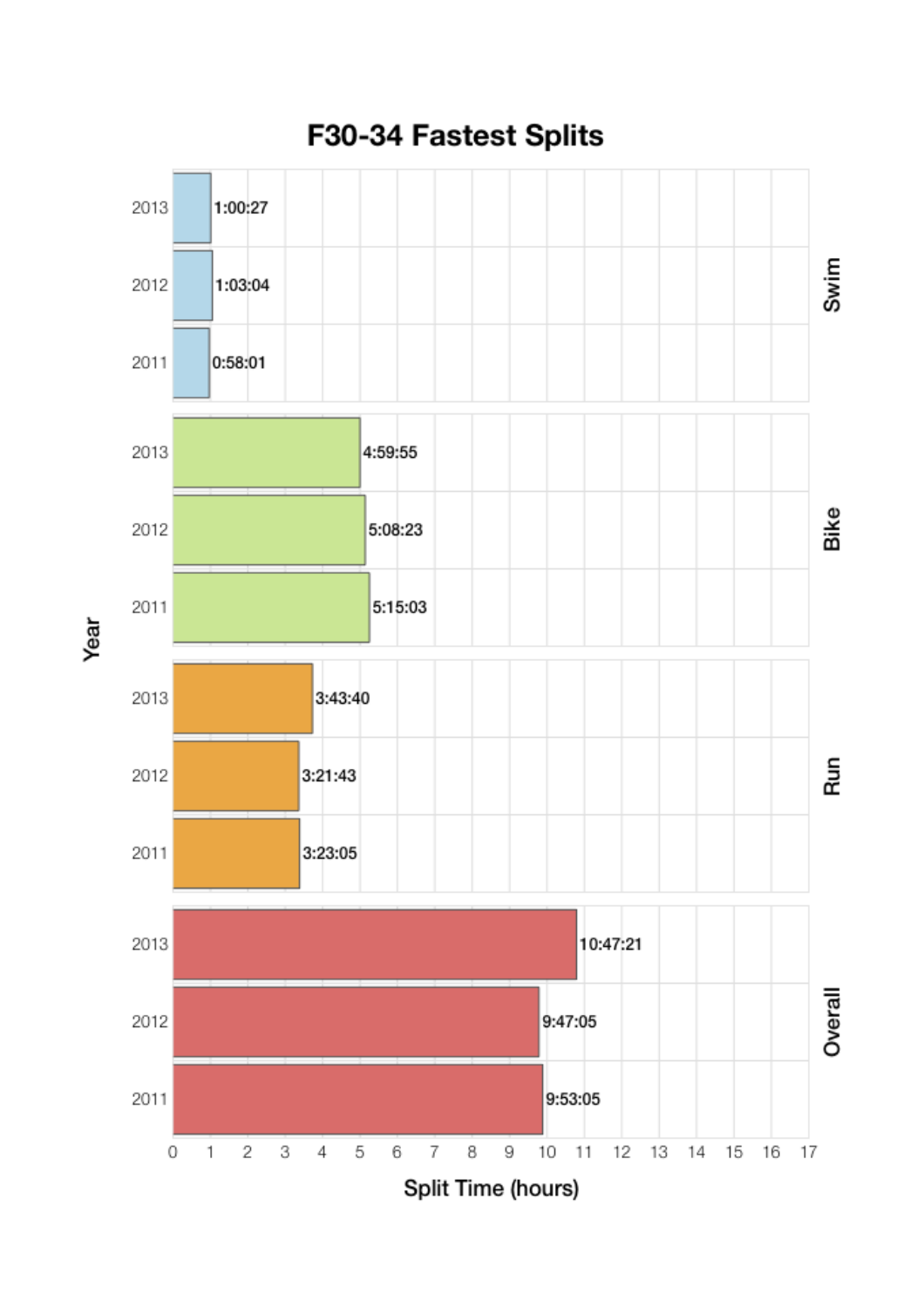

Year

## F30-34 Median Splits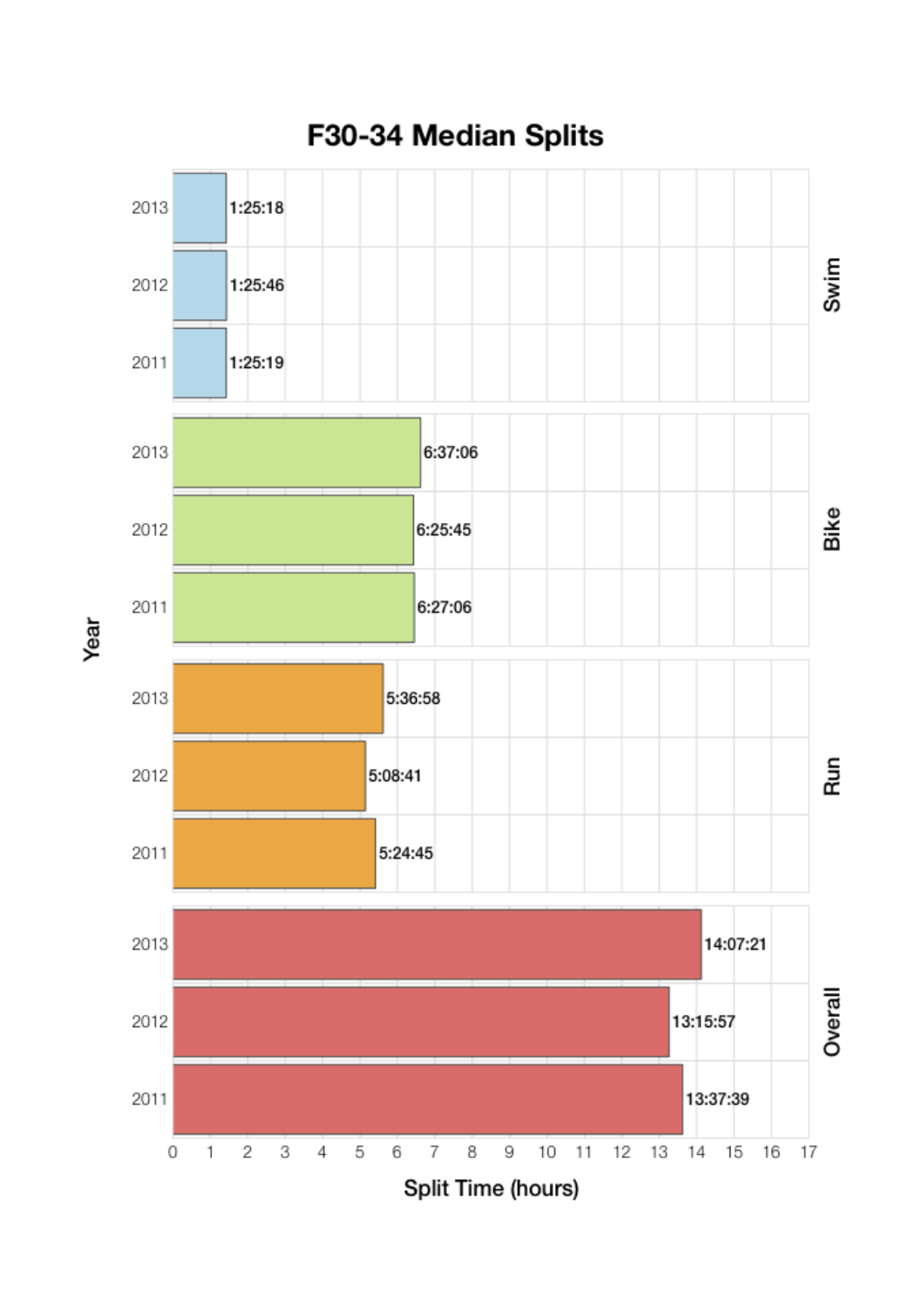

Year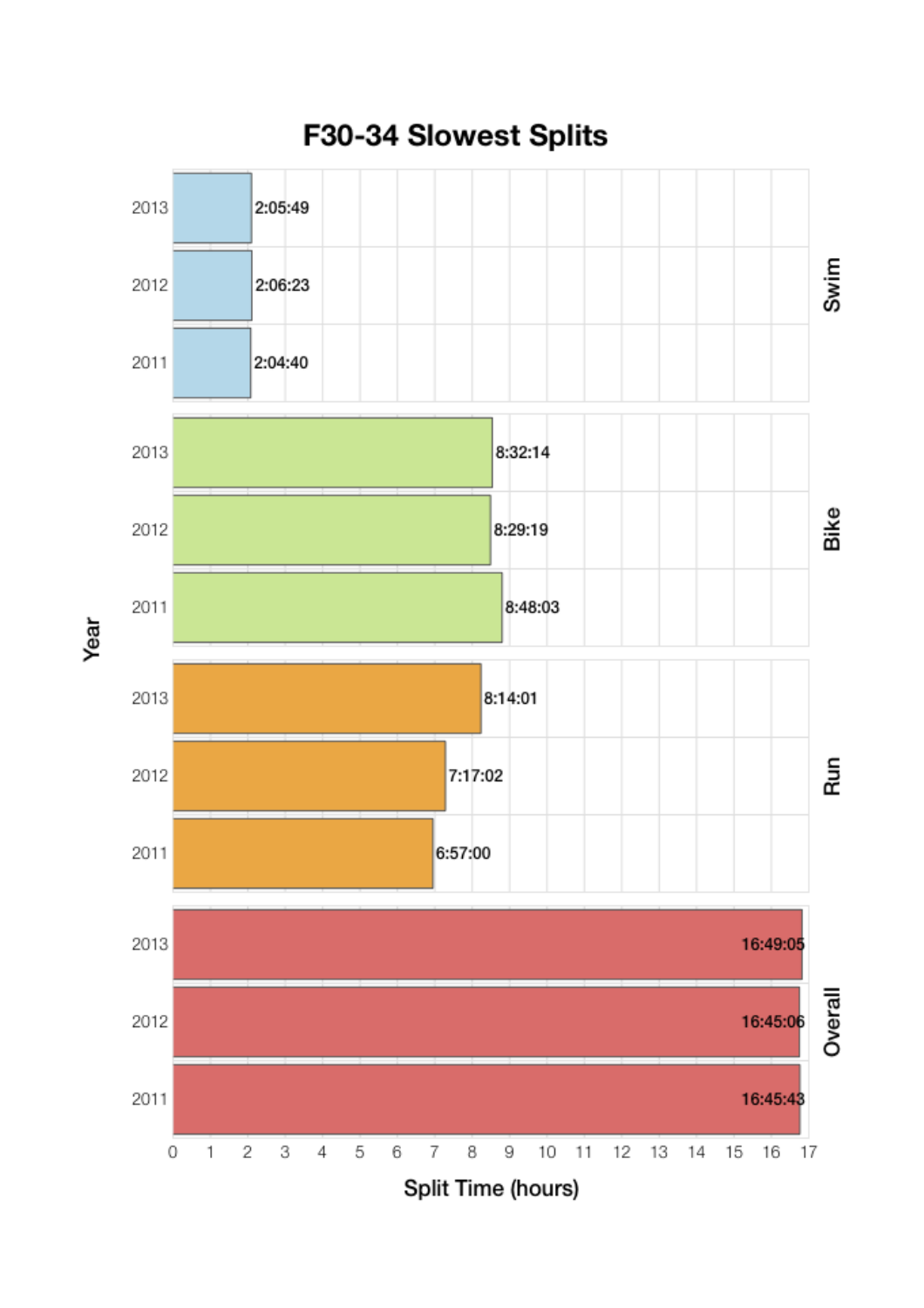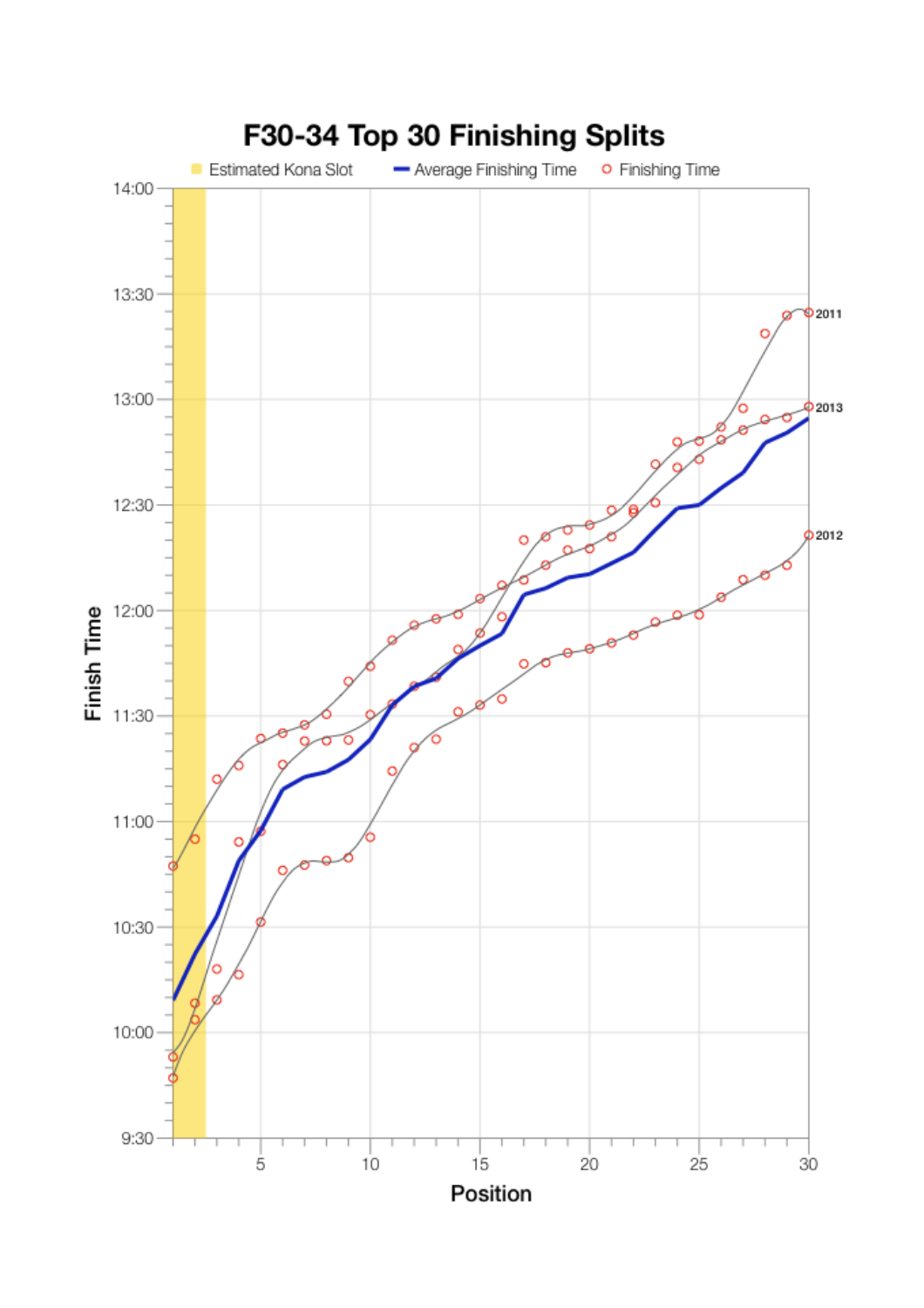## F30-34 Top 10 and Kona Times and Splits

| <b>Position</b>                   | <b>Swim Time</b> | <b>Bike Time</b> | <b>Run Time</b> | <b>Overall Time</b> |
|-----------------------------------|------------------|------------------|-----------------|---------------------|
| <b>Average Male Winner</b>        | 0:52:39          | 4:26:55          | 2:50:45         | 8:14:43             |
| <b>Average Female Winner</b>      | 0:53:47          | 5:06:32          | 3:07:36         | 8:54:01             |
| <b>Average 1st Age Grouper</b>    | 1:14:45          | 5:18:34          | 3:29:29         | 10:09:10            |
| <b>Average 2nd Age Grouper</b>    | 1:08:58          | 5:17:37          | 3:49:13         | 10:22:21            |
| Average 3rd Age Grouper           | 1:06:59          | 5:31:19          | 3:48:23         | 10:33:08            |
| Average 4th Age Grouper           | 1:14:29          | 5:24:48          | 4:02:07         | 10:48:53            |
| Average 5th Age Grouper           | 1:14:07          | 5:34:23          | 4:00:33         | 10:57:25            |
| Average 6th Age Grouper           | 1:12:52          | 5:27:46          | 4:20:11         | 11:09:09            |
| Average 7th Age Grouper           | 1:11:11          | 5:44:16          | 4:05:54         | 11:12:40            |
| Average 8th Age Grouper           | 1:15:06          | 5:29:50          | 4:20:37         | 11:14:07            |
| Average 9th Age Grouper           | 1:13:27          | 5:34:51          | 4:21:36         | 11:17:35            |
| Average 10th Age Grouper          | 1:21:29          | 5:41:14          | 4:10:15         | 11:23:21            |
| <b>Kona Qualifier Average</b>     | 1:11:51          | 5:18:05          | 3:39:21         | 10:15:45            |
| <b>Top 10 Age Grouper Average</b> | 1:13:20          | 5:30:28          | 4:02:50         | 10:54:47            |

### **Texas 2013**

| <b>Position</b>               | <b>Swim Time</b> | <b>Bike Time</b> | <b>Run Time</b> | <b>Overall Time</b> |
|-------------------------------|------------------|------------------|-----------------|---------------------|
| <b>Male Winner</b>            | 0:54:54          | 4:29:07          | 2:56:18         | 8:25:06             |
| <b>Female Winner</b>          | 0:54:02          | 4:42:29          | 3:07:27         | 8:49:14             |
| <b>1st Age Grouper</b>        | 1:26:18          | 5:28:56          | 3:43:40         | 10:47:21            |
| 2nd Age Grouper               | 1:19:06          | 5:18:22          | 4:09:19         | 10:55:00            |
| 3rd Age Grouper               | 1:10:12          | 5:44:22          | 4:09:03         | 11:12:03            |
| 4th Age Grouper               | 1:18:34          | 5:27:58          | 4:19:38         | 11:15:57            |
| 5th Age Grouper               | 1:13:32          | 5:38:19          | 4:23:48         | 11:23:36            |
| 6th Age Grouper               | 1:09:41          | 5:47:17          | 4:20:13         | 11:25:09            |
| 7th Age Grouper               | 1:05:05          | 5:43:53          | 4:27:16         | 11:27:29            |
| 8th Age Grouper               | 1:15:14          | 5:38:57          | 4:27:11         | 11:30:30            |
| 9th Age Grouper               | 1:06:46          | 5:27:10          | 4:57:28         | 11:39:51            |
| 10th Age Grouper              | 1:13:03          | 5:53:48          | 4:25:28         | 11:44:09            |
| <b>Kona Qualifier Average</b> | 1:22:42          | 5:23:39          | 3:56:29         | 10:51:10            |
| Top 10 Age Grouper Average    | 1:13:45          | 5:36:54          | 4:20:18         | 11:20:06            |

#### **Texas 2012**

| <b>Position</b>                   | <b>Swim Time</b> | <b>Bike Time</b> | <b>Run Time</b> | <b>Overall Time</b> |
|-----------------------------------|------------------|------------------|-----------------|---------------------|
| <b>Male Winner</b>                | 0:53:36          | 4:25:43          | 2:46:55         | 8:10:44             |
| <b>Female Winner</b>              | 0:53:32          | 4:45:52          | 3:11:09         | 8:54:58             |
| <b>1st Age Grouper</b>            | 1:11:51          | 5:08:23          | 3:21:43         | 9:47:05             |
| <b>2nd Age Grouper</b>            | 1:03:22          | 5:19:26          | 3:35:11         | 10:03:41            |
| 3rd Age Grouper                   | 1:05:01          | 5:26:47          | 3:31:34         | 10:09:17            |
| 4th Age Grouper                   | 1:10:43          | 5:20:45          | 3:38:22         | 10:16:29            |
| 5th Age Grouper                   | 1:04:59          | 5:28:04          | 3:48:29         | 10:31:26            |
| 6th Age Grouper                   | 1:11:07          | 5:09:10          | 4:19:00         | 10:46:07            |
| 7th Age Grouper                   | 1:08:09          | 5:40:58          | 3:49:32         | 10:47:38            |
| 8th Age Grouper                   | 1:15:45          | 5:29:06          | 3:54:17         | 10:48:54            |
| 9th Age Grouper                   | 1:16:35          | 5:29:46          | 3:55:23         | 10:49:43            |
| 10th Age Grouper                  | 1:21:43          | 5:33:29          | 3:52:53         | 10:55:33            |
| <b>Kona Qualifier Average</b>     | 1:07:36          | 5:13:54          | 3:28:27         | 9:55:23             |
| <b>Top 10 Age Grouper Average</b> | 1:10:55          | 5:24:35          | 3:46:38         | 10:29:35            |